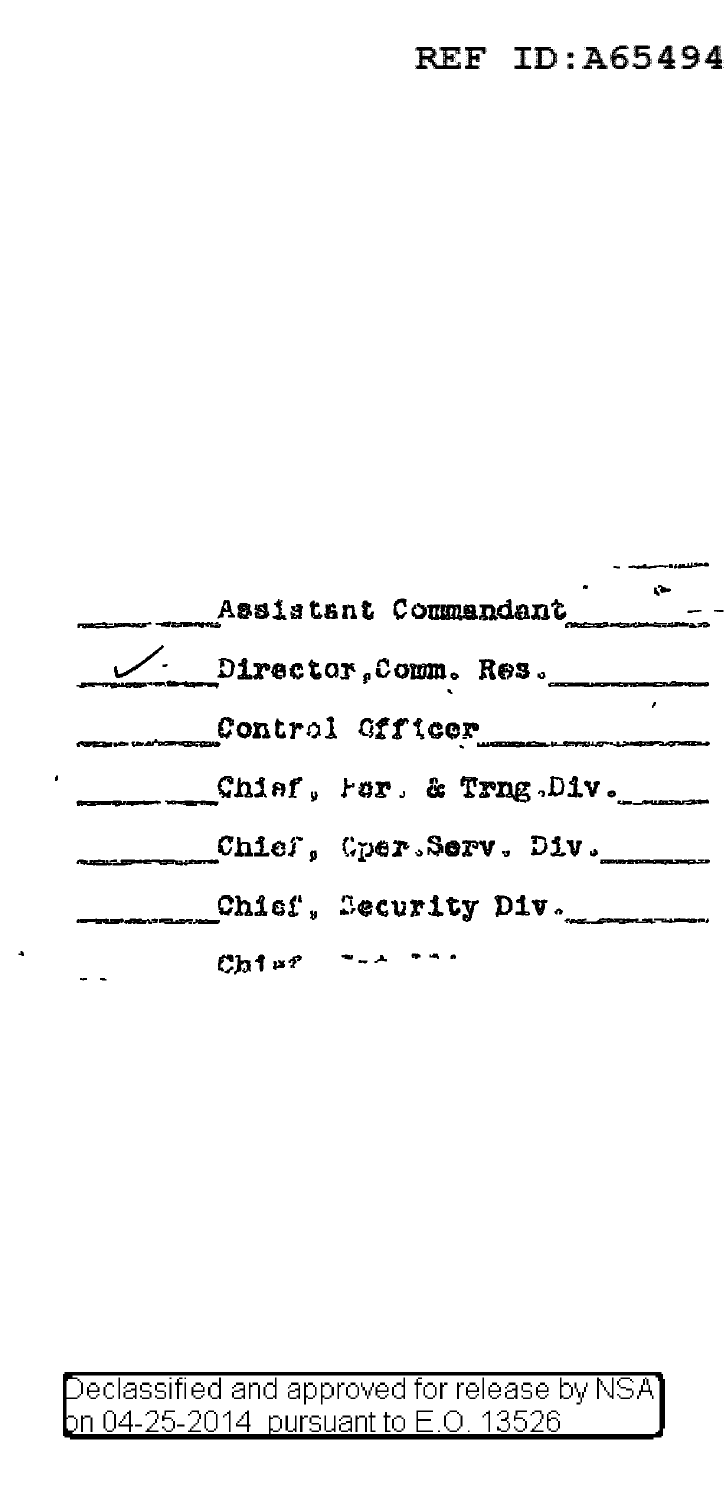4 Quis reprignante Spitzz, their emendation are shown thereon of the will agree to send this Clarke to Canders atout that?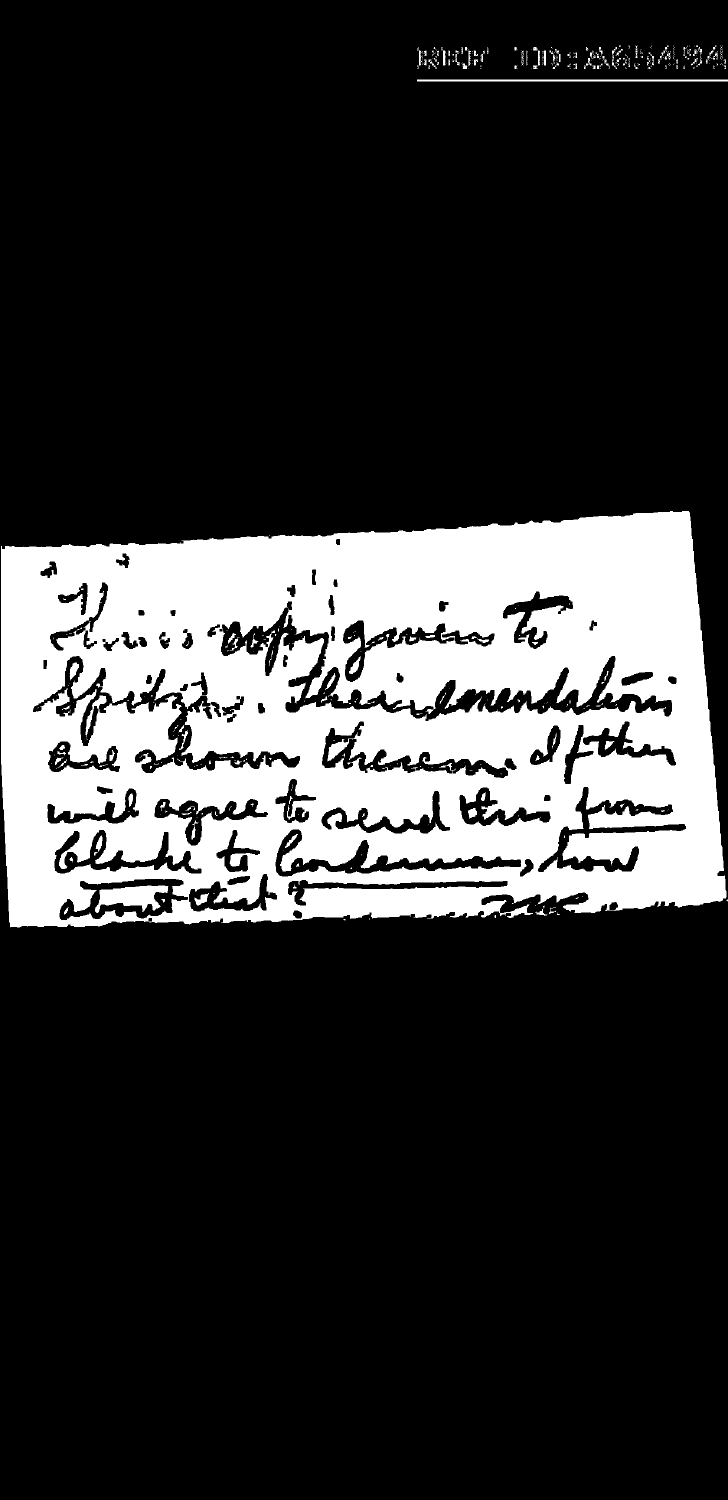**DRAFT** 

 $\sigma_{\rm{eff}}=400$ 



## SUBJECT: Analysis of the Security of Communications

Deputy Chief, Military Intelligence Service TO<sub>1</sub> Room 2E 800, The Pentagon Washington 25, D. C.

Reference is made to a memorandum issued by the Deputy Chief, Military Intelligence Service, dated 3 March 1945. subject: "Intelligence Concerning Security of Communications" (Tab A). A part of the first paragraph of this memorandum reads as follows:

"1. The Director of Intelligence. MIS is hereby charged with primary responsibility for conducting research in connection with material obtained from Ultra sources relating to (1) compromises of cryptographic systems employed by U. S. or Allied forces and (2) indications of enemy traffic analysis of U.S. or Allied communications."

2. After three months of working under this directive. it is believed that this part of it should be changed to vest primary responsibility for analyzing this material to  $/N$ RESEARCH UNIT

a committee composed of representatives of the Signal Security

Agency and Military Intelligence Service. The committee

would be responsible for the preparation of reports analyz-ENEMY

ing for the success with regard to reading Allied crypto-

graphic systems and to conducting traffic analysis of Allied<br>FINISHEP REAGRI WOULD AS PISSONIMATED OY THE communications. Dissemination, as in the past, would be. DIRECTER OF INTELLIGENCE, MIS. excluefvety through Military Intelligence Service channels,

It is suggested that the following individuals should э. comprise the committee: